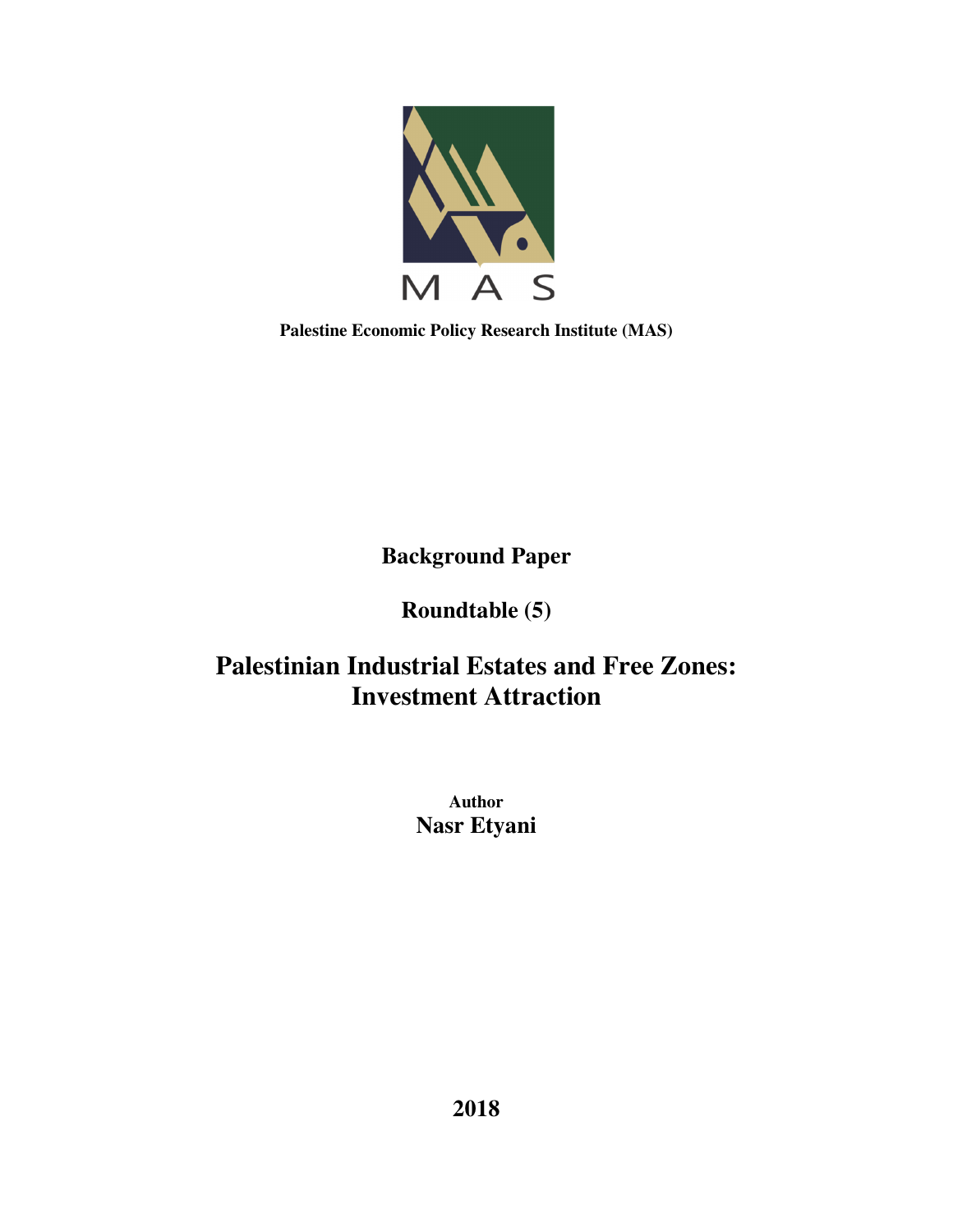## **Background and Rational**

An *Industrial Estate* is a tract of land developed and sub-divided into industrial plots according to a comprehensive plan, with provision for infrastructure (public utilities of water, electricity, sanitation services, roads and transport, and telecommunications) with or without ready built-up factories for the use of a community of industrialists (UNIDO, 1997). An *industrial free zone* is "a geographically defined area… assigned to service one or more beneficiaries for export related activities having special customs and tax provisions guaranteed by this law" (Law on PIEFZA of 1998).

Industrial estates and free zones (IEFZs) are an essential determinant of economic development worldwide, considering their significant contribution to GDP, employment, exports, and other macroeconomic indicators. In Turkey for example, like many other countries, IEFZs have been a real lever for economic growth. Their number rose from 12 in 1980 to 120 in 2009 with an operating capacity of more than 880,000 workers. In Thailand, there were 27 large industrial estates and zones with investment worth of USD 21 billion, while in Vietnam there were 71, employing 22% of the workforce (MAS, 2013).

There are three main drivers for establishing IEFZs.<sup>1</sup> First, the developmental driver aims to develop and improve manufacturing industries in a specific area. Second, the promotional driver aims to encourage the creation of new industries, and the development of existing ones, and enhancing synergies between industrial enterprises by strengthening backward linkages of existing industries with new industries. Third, the organizational driver aims to gather dispersed industries through the provision of industrial sites for businesses facing expansion difficulties, or through the organization of industrial projects, especially small and medium industrial enterprises, and guiding IEFZs to settle in lands with suitable topographic and geographical assets. This is important, because separating industrial clusters from residential areas will reduce their ecological impact and maximize utilization of land use. Therefore, industrial enterprises are encouraged to move from cities and residential areas to industrial estates and zones supported with industrial-level facilities and services, which also helps to avoid traffic jams (MAS, 2013). An example of a haphazard and dispersed industrial zone in Palestine is the Ramallah and Al-Bireh Industrial Zone.

There is an assortment of incentives and privileges granted by the law to projects involved in IEFZs, depending on the nature, type, purpose, and geographical location of the IEFZs. According to UNIDO Handbook (UNIDO, 1997) incentives that IEFZs projects could benefit from include:

- Relatively low rental fees for built-up industrial establishments and for using the lands;
- Subsidies for infrastructure services (water, electricity, telecommunications, and other facilities and services);
- Establishment of a one-stop shop to facilitate licensing procedures and other paper work;
- Tax exemptions on imports and exports as well as other taxes, such as income tax, or provision of governmental aid (this applies to Industrial boarder and free zones) (World Bank, 2009).

Since its establishment in 1994, the Palestinian National Authority (PNA) has been keen on planning for and establishing industrial estates and free zones. In 1996, the PNA designated a specialized department within the (then) Ministry of Industry, to follow up on the industrial estates and zones program. Later in 1998, the department was transformed into the Palestinian Industrial Estates & Free Zones Authority (PIEFZA), an independent governmental organization responsible for fostering IEFZs through attracting foreign and domestic investments. During the same year, the PNA issued Law No. 15 of 1998 on Free Industrial Estates and Free Zones, in addition to a package of economic legislation, most importantly, the Investment Encouragement Law, the Securities Law and the Tax Law, aspiring

 $\ddot{\phantom{a}}$ 1 Industrial zones should be differentiated from industrial estates. The former are usually unplanned industrial clusters coming without a comprehensive development plan. They are merely a tract of land earmarked by the local authority for clustering industrial projects in one site, which means prohibiting establishing industrial projects outside that site. What distinguishes industrial estates is that they are established according to a comprehensive plan set in advance, which encompasses economic, social and environmental and urban roles and aspects of the industrial estates. For example, this definition does not apply on Ramallah and Al Bireh industrial zone (MAS, 2013).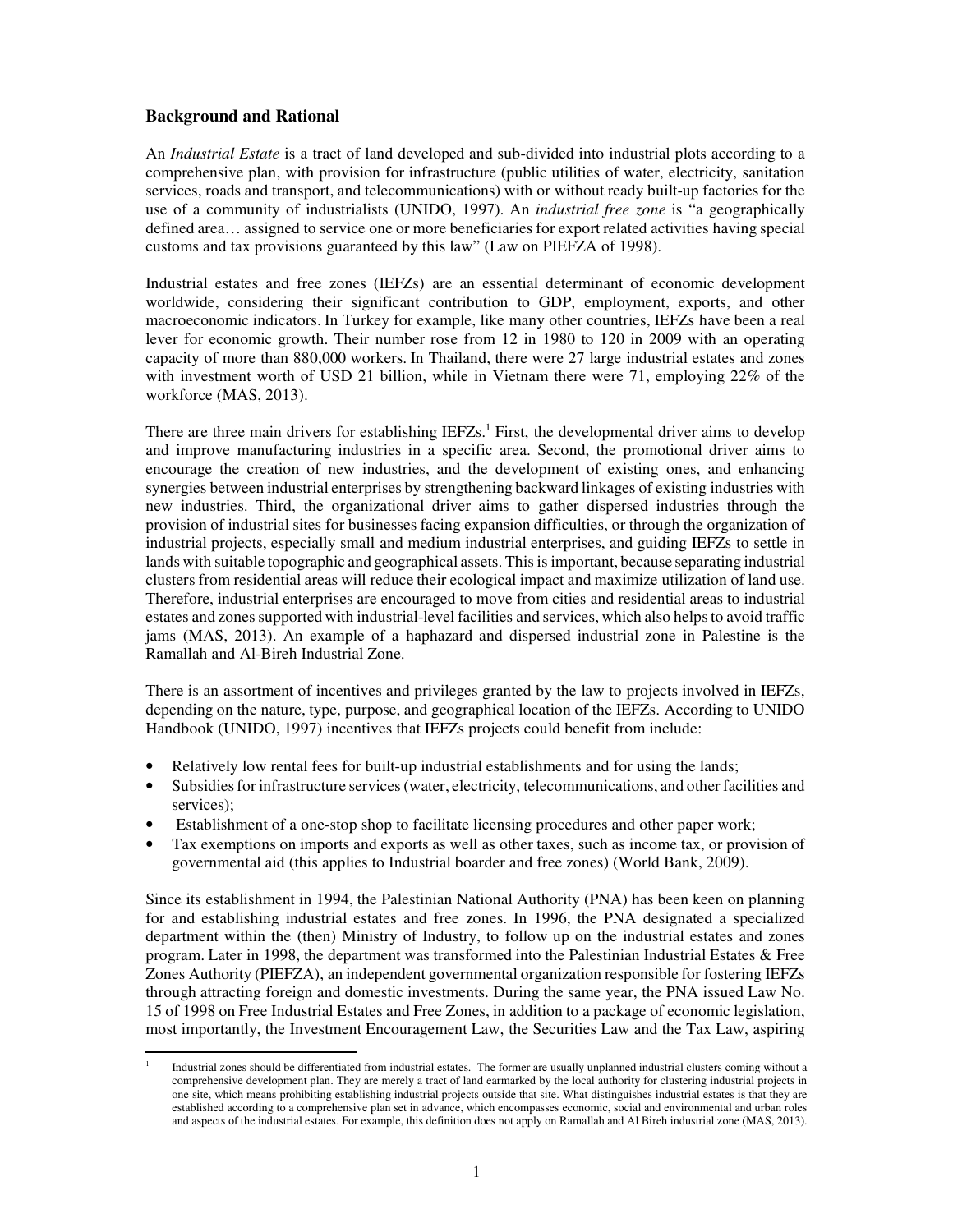to boost investment in Palestine in general, and in IEFZs in particular (Makhoul and Etyani, 2004). These efforts culminated in the establishment of several industrial estates with the support of donor countries and international organizations. These include: Gaza Industrial Estate, Jericho Agro Industrial Park, Jenin Industrial Free Zone, Bethlehem Industrial Estate, in addition to Tarqumiya Industrial Zone, which is still under construction.

This background paper was prepared as a discussion note for the fifth roundtable session within MAS's Annual Roundtable Program, which aims to discuss topical issues relevant to economic and socioeconomic policy-making. In this context, the paper discusses if IEFZs have been successful or not in attracting investment, in addition to touching upon investment incentives and public policies pertinent to IEFZs.

# **A Preview of Existing IEFZs**

This section presents statistical data on IEFZs, based on information the author of the paper had access to during the time he served as Director of Industrial Estates. These statistics include figures on existing enterprises only, and exclude enterprises that are not in operation yet. Therefore, it is worth noting that the discrepancy between figures cited in the paper and PIEFZA's figures is ascribed to the fact that the latter takes into account existing enterprises and those that have completed/are about to complete legal registration procedures.<sup>2</sup>

# **1. Gaza Industrial Estate (GIE)**

GIE is the first industrial estate established in Palestine. It was built in 1997, and started operating in 1999. The estate enjoys a strategic location being close to airports, ports, and crossing points. It is located 3 km north of Gaza city. Facilities and utilities in the area include: banking services, customs clearance, freight and shipping, and infrastructure services, as well as a central electricity station in addition to the national grid. GIE's total area covers 50 hectares (500 dunums), 66% of which are designated for industrial uses, 30% for roads and green spaces, while the remaining 4% constitute water tanks and wastewater pumps. GIE targeted most of Palestinian industries, including food, plastic, metal, clothing, textiles and other industries. By the end of 2017, the number of operating factories was around 26. Some 700 workers are employed by the GIE, however, its full labor capacity is expected to reach 1500. According to PIEFZA's data, its total investments, after aid and grants, reached about USD 168 million.

Regarding the types of leasing offered in GIE, they are either:

- 1- Industrial buildings ready for rent (hangars), for USD 26 per square meter per annum; or,
- 2- Open lots with the provision of infrastructure services (public utilities, water supply, electricity, sanitation services, roads and transportation, and telecommunications, etc.), rented for USD 8 per square meter per annum.

### **2. Jenin Industrial Free Zone (JIFZ)**

JIFZ is located north of the city center, about 1.6 km west of road 60, on the boarders between the West Bank and Israel.

The total area of JIFZ is 95 hectares (950 dunums), 68.6 hectares of which are used by industrial and commercial enterprises, while the remaining lands are allocated for roads, parking lots, storehouses, in addition to green spaces.

The project was launched in 1996 to create new jobs, absorb increasing numbers of the workforce in the northern West Bank governorates, reduce Palestinian dependence on Israeli labor market and attract domestic and foreign investments. JIFZ targeted all industrial activities and sectors, including agriculture, food and hi-tech.

 $\ddot{\phantom{a}}$ 2 Refer to Table (1) in the paper appendix, summarizing main indicators of IEFZs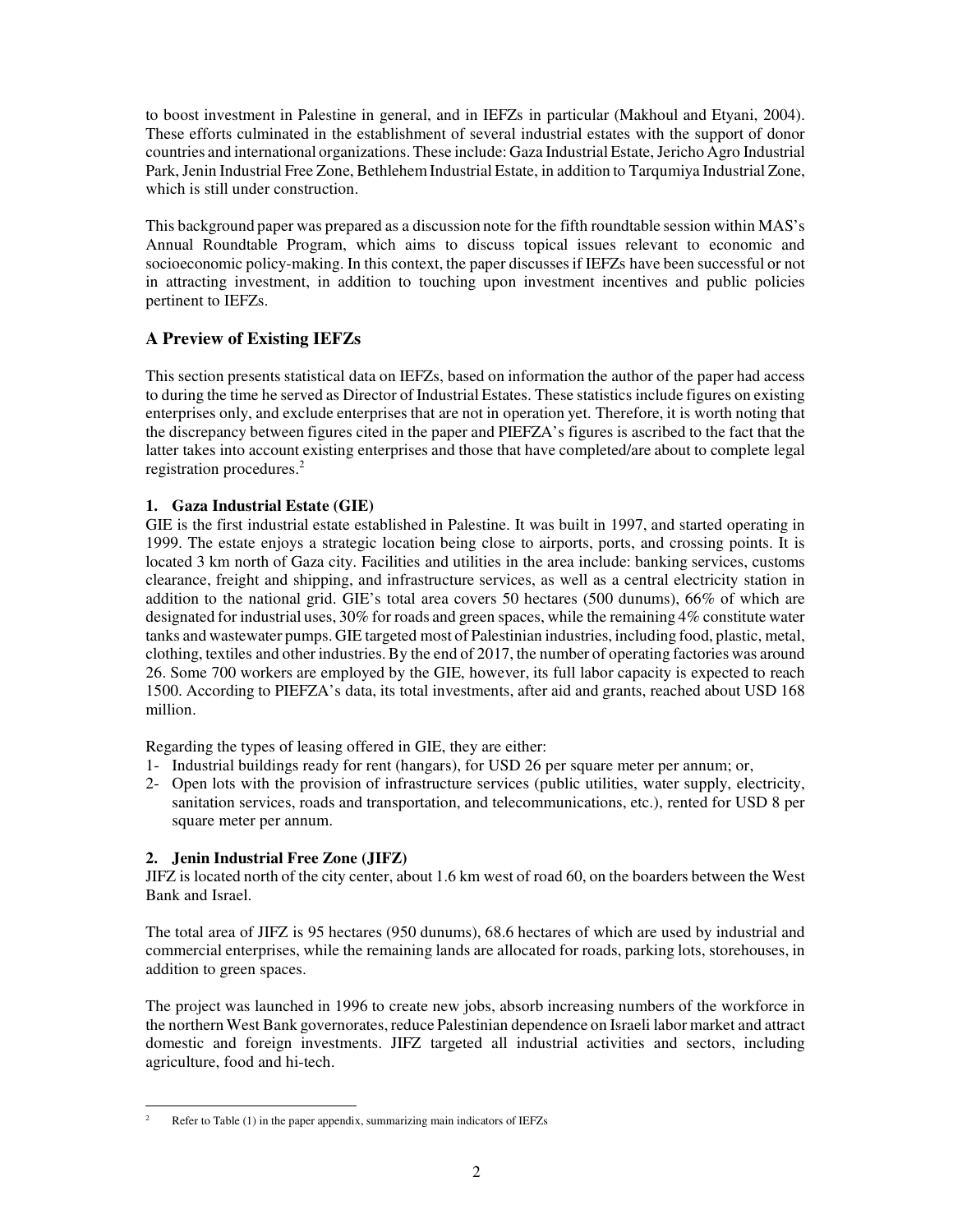The German government was highly interested in JIFZ, and has taken upon itself the provision of the external infrastructure in the area. In addition, the Turkish government supported the project by allocating USD 12 million for the acquisition and preparation of land for leasing. The concession of running and developing the internal infrastructure of JIFZ was granted to a Turkish company (TOBB-BIS). Investments in the industrial zone, including internal and external infrastructure, is expected to reach USD 74 million. There are also two types of leasing in the zone: industrial buildings ready for rent (hangars) and open lots providing infrastructure services. Although it has been two decades now since the start of work, JIFZ is expected to start operation by 2020.

#### **3. Jericho Argo- Industrial Park (JAIP)**

JAIP was part of the Japanese government's initiative in 2006 "the Corridor for Peace and Prosperity", which responds to the Palestinian development vision envisaged for Jericho and the Jordan valley. In 2012, the PNA, represented by PIEFZA, signed a concession contract with Jericho Agro-Industrial Park Company, to launch work on the industrial park's internal infrastructure. JAIP company implemented this step, in collaboration with PIEFZA and Japan International Cooperation Agency (JICA), which culminated in putting the Park into operation by 2014.

JAIP is located north-east of Jericho, 4km from the city center, 900m from road 90 connecting northern Palestine to the south. The Park has an area of 61.5 hectares (615 dunums). In the first phase of the implementation (at that point covering 14 hectares/140 dunums), the Park targeted agro industries and related activities. However, in phase II (covering 48.5 hectares/ 485 dunums) the Park was open to all industrial activities and types of investments. JAIP offers the same leasing options as in JIFZ and GIE.

Since start of Phase II, 10 hectares (100 dunums) were paved and prepared. Currently, PIEFZA is handing the Park over to the developer company. By the end of the second quarter 2018, the number of operating factories and companies in the Park reached 15, yet, about 50 more factories are expected to become operational by the end of 2018. In addition, the Japanese government has donated USD 4 million to fund the establishment of an industrial training center in JAIP. In addition, it has collaborated with the developer to build a solar energy system on the roofs of the industrial buildings and hangars at an estimated cost of about USD 5 million.

#### **4. Bethlehem Industrial Estate –BIE**

BIE is located in Hindaza- Bred'a village, 10 km from Bethlehem's city center.

The French government supported establishing BIE following the signing of the French-Palestinian protocol in 2008 between the State of Palestine and the French Republic. BIE was established on an area of 19.5 hectares (195 dunums) and targeted small and medium industries. PIEFZA has contracted a Palestinian-French developer to develop the infrastructure of the estate. The project will be built in three phases, the first phase covers rehabilitating around 53 dunums, the second covers 40 dunums, and in the third phase, an industrial training center will be built on 16 dunums.

The estate is designed to accommodate 23 operating factories by the end of Phase I, which are expected to employ 350-400 workers, yet the number of operating factories currently is only 10. When finished, the estate is expected to create 1500 direct job opportunities, while the number of operational factories will reach around 60.

BIE offers one type of leasing, which is open lots with infrastructure services for USD 8 per square meter per annum. Total investment in BIE is estimated at USD 50 million, including aid and grants from the French government and funds allocated for the rehabilitation of external and internal infrastructure, in addition to factories and investments inside the estate's lands.

#### **The Government's Policies**

There are several factors that impact IEFZs achieving their objectives, most importantly: an attractive investment environment, a legal and legislative framework regulating the business and various economic activities, especially industrial activities, in addition to services and incentives offered to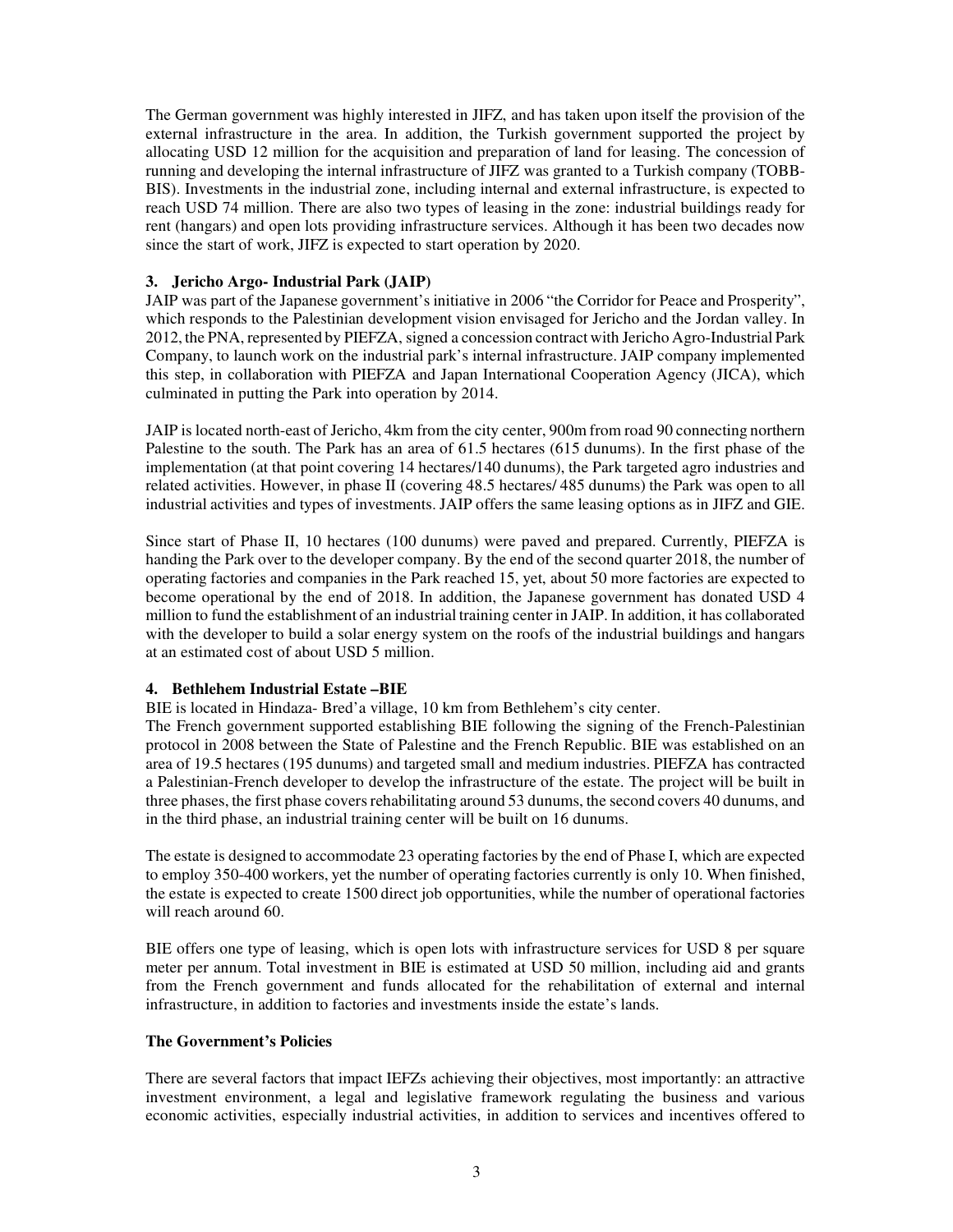investors, whether local or foreign (Makhol, 1998 and Al-Siraj, 2003). In this context, the Palestinian government has established a number of policies and incentives as follows:

#### **Public Policies pertinent to Industrial Estates (Investment Incentives)**

The Law No. 10 of 1998 on Industrial Estates and Industrial Free Zones, identified incentives granted to industrial establishments in IEFZs, as follows:

**Article (38): custom duties exemption:** All goods, materials, machinery and vehicles imported from abroad into the industrial free zone with the purpose of using them inside its boundaries or in any of its industrial projects, shall be exempted from customs duties, other custom-related duties and import licenses.

**Article (39): exemption of supplied goods:** Local goods and products supplied to the industrial free zone from any Palestinian city shall be exempted from applicable taxes or duties.

**Article (40)**: **exemption of IEFZs exported goods:** All goods and products manufactured in the industrial free zones exported abroad shall not be subject to terms and legal procedures applied on Palestinian exports, or to export taxes and any other applicable taxes.

**Article (47): Income Tax:** Licensed projects, manufacturing projects, or developers' works shall be subject to income tax as specified in this law or any other law, whichever serves the best interest of these projects.

**Council of Ministers' Decision No. (8) of 2017 on the regulation of incentive package contract to encourage investments within Industrial Estates and Free Zones**, as follows:

**Article (4) Project Incentives:** Projects registered at the Palestinian Investment Promotion Agency (PIPA) shall be granted privileges of the additional Incentive Package Contract stipulated in this law as follows:

- 1. The tax reduction incentive granted by the Law for five years is extended up to an additional three years; for new projects or for expansion or development of an existing project that has not benefited from the grants program prior to registration, and within approved areas.
- 2. For projects benefiting from the Law incentives, which are moving to an area within the approved areas and have not benefited from the grants programs prior to moving, the tax reduction incentive granted by the Law is extended for an additional three years for the same tax bracket within which projects are listed in at the time of operation after moving.;
- *3.* The tax reduction incentive granted by the Law for five years is extended up to an additional three years for new projects or for developing an existing project that has benefited from the grant programs prior to registration, and which are implemented within the approved areas.

**Article (5) Financial Institutions' Incentives:** Soft loans, granted by financial institutions and banks to finance projects within the approved areas, shall be subject to same regulations applied on loans granted to Small and Medium-Sized Enterprises (SMEs) as stipulated in Income Tax Law and its regulations.

**According to Article (2)** in the Decision of the Council of Ministers, eligibility requirements to benefit from the incentives are that they should:

- 1. Be licensed by the competent authorities;
- 2. Comply with all terms stipulated in the Law, as well as regulations and instructions issued in relation to the law; and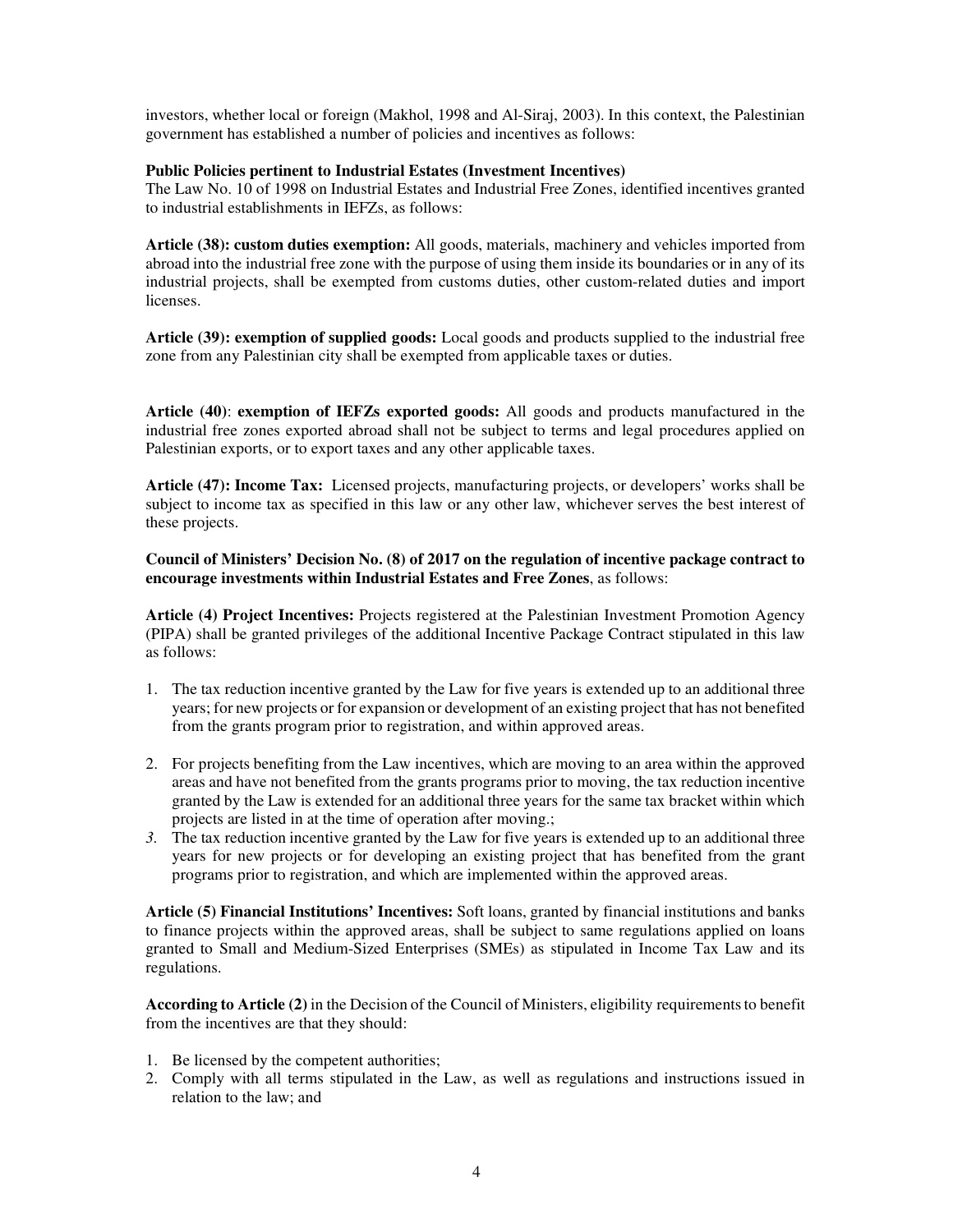3. Maintain the minimum number of employees during the benefit period. The Board of Directors shall issue the instructions in regards to the number of employees and their fields of specialty.

In addition, it is important to take into consideration the specificity of the Palestine, being under occupation, which, unlike neighboring countries, lacks sovereignty over its territory, added to which the political and economic instability and the high degree of dependence on the Israeli economy. Such a challenging environment requires devising special incentives that can aid in confronting these impediments. However, investment incentives granted to Palestinian industrial zones by the law, fall behind those applied in other countries. For example, investment incentives in Turkey include:

- Establishments that consume less than 1,000 kW are exempted from electricity connection fees and costs of installing meters.
- 100% VAT exemption until 2015.
- 100% telecommunications tax exemption until 2015.
- 15% discount on prices of real estate for industrial uses.
- 50% contribution to R&D expenditures.
- 50% contribution to pollution treatment costs.
- 30% contribution to costs of human resource development and training.

In Thailand investment incentives include:

- Discount on import taxes on raw materials and machinery.
- Discount on commercial trademark and patents for five years.
- Up to 90% discount on sales tax for tenant establishments in industrial estates for a maximum of five years.
- 10% discount on electricity fees for five years since the start of operation.

#### **In conclusion**

Clearly, the PNA has undertaken intensive efforts to establish IEFZs, which have culminated in drafting and enacting of laws, investment incentives and public policies. Work is still ongoing, which is evident by the lately-established Tarqumiya industrial zone in Hebron. As mentioned, the basic objectives for establishing IEFZs (namely developmental, promotional, and eliminating dispersed industrial clusters within residential areas), aspire to achieving national development goals through a set of policies, facilities and investment incentives.

The paper has shown how the legal incentives provided for in the Palestinian laws for estates and free zones are behind those applied in other countries that have exhibited a successful model of economic growth. However, the current operational and projected capacity of these estates and zones indicate that IEFZs have not been successful in attracting industrial sectors away from residential areas and clustering those industries in industrial estates and zones, which have negatively impacted the realization of economic and development goals.

Based on the above, the following set of questions and pillars are pertinent:

- Have industrial estates and free zones succeeded in achieving their development objectives of boosting industrial activity and promoting exports tangibly?
- Have adequate investment incentives and facilities been employed? Can we consider the current performance of industrial estates and zones, in terms of attracting investments, satisfactory?
- While new and recently established industrial estates and zones are being developed, the infrastructure and the regulation of old industrial zones (like those in Hebron) are being neglected, which gives rise to the question: What about the future of these areas? Are there any plans to move these areas? Or, what is the position of decision-makers?
- Have the first and second implementation phases of industrial estates and zones been completed successfully as planned? What obstacles and impediments have they faced?
- Does the private sector consider investing in industrial estates and free zones feasible or not? Why?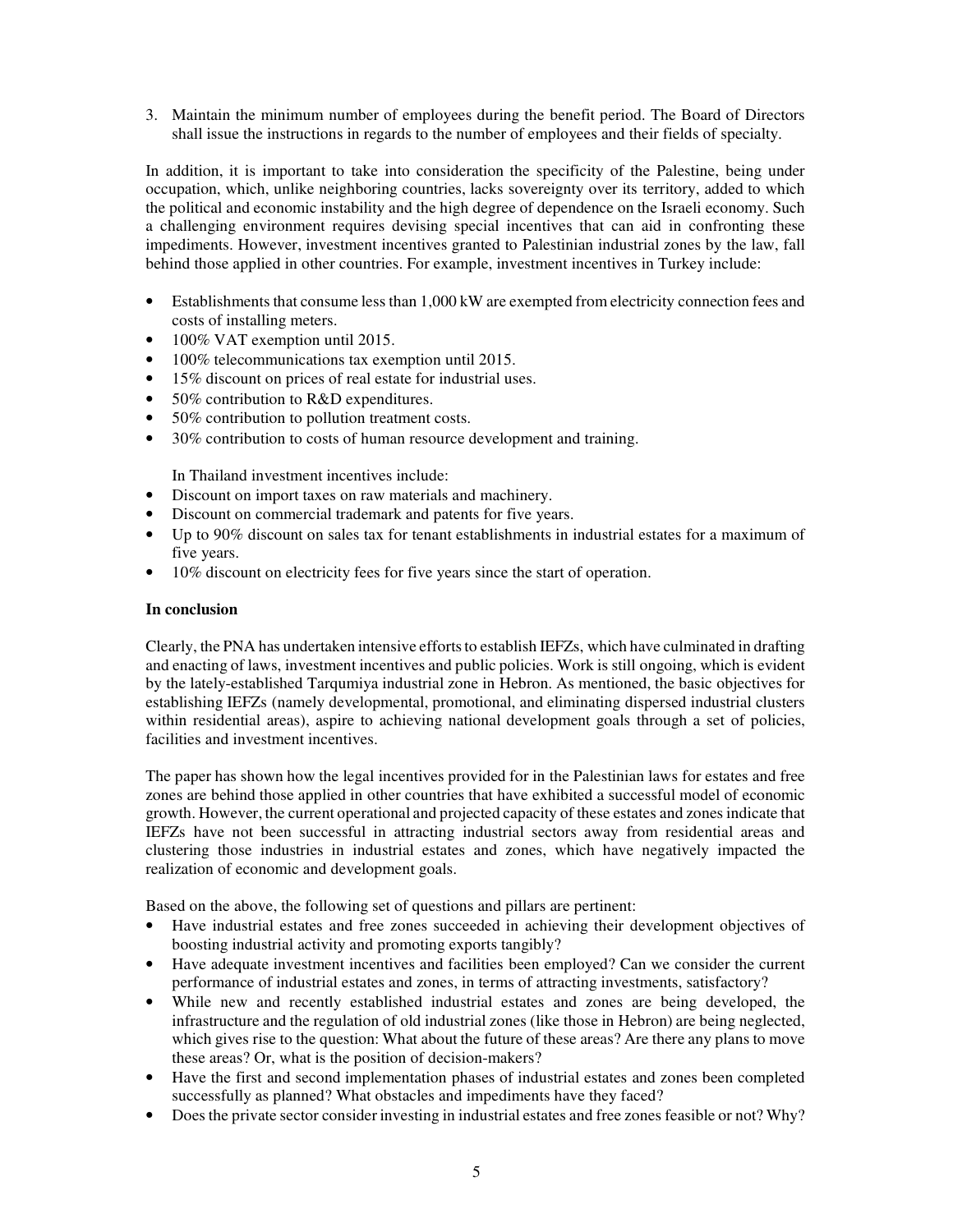#### **References:**

- فلاح، بلال، وأبو هنطش: دراســة اسـتكشــافية لنقل الصــناعات في محافظة رام الله والبيرة من المناطق الحالية الى مناطق صــناعية جديدة. معهد أبحاث السياسات الاقتصادية الفلسطيني- ماس- رام الله، فلسطين.2013
	- السراج، يحيى. منطقة غزه الصناعية: تقييم مرحلي. سلسلة تقارير الأبحاث رقم 14. مركز تطوير القطاع الخاص. نابلس، فلسطين. 2003.
		- صالح، حس. مدخل الى جغرافية الصناعة. الطبعة الاولى. دار الشروق للنشر والتوزيع. عمان، الأردن. 1985.
- عبد الرحمن، عبد الله. النتمية الصـناعية في العالم الثالث: دراســة ميدانية على منطقة الرسـيل الصـناعية سـلطنة عمان. مجلة العلوم الاجتماعية– العدد الثالث. 1994 .
- مكحول، باسـم. المناطق الصــناعية الفلسـطينية ودورها المتوقع في التشــغيل. ورقة مقدمة الـي المؤتمر الدولـي للتشـخيل فـي فلسـطين– أوراق الـعمل الكاملة، المجلد الثاني. وزارة العمل. رام الله، فلسطين. 1998.
- مكحول، باســم، وعطياني، نصـــر . هيكل التكاليف واقتصـــاديات الحجم في الصـــناعات الفلســطينية وأثرهما على القدرة النتافســية. معهد أبحاث السياسات الاقتصادية الفلسطيني- ماس. رام الله، فلسطين. 2004.
	- وزارة التخطيط الفلسطينية. خطة النتمية متوسطة المدى 2005− 2007. رام الله، فلسطين. 2005.
	- · الهيئة العامة للمدن الصناعية والمناطق الصناعية الحرَّة. رام الله– فلسطين. بيانات غير منشورة. 2018.
- United Nations Industrial Development Organization- UNIDO. Industrial Estates: Principles & Practice. Vienna.1997.